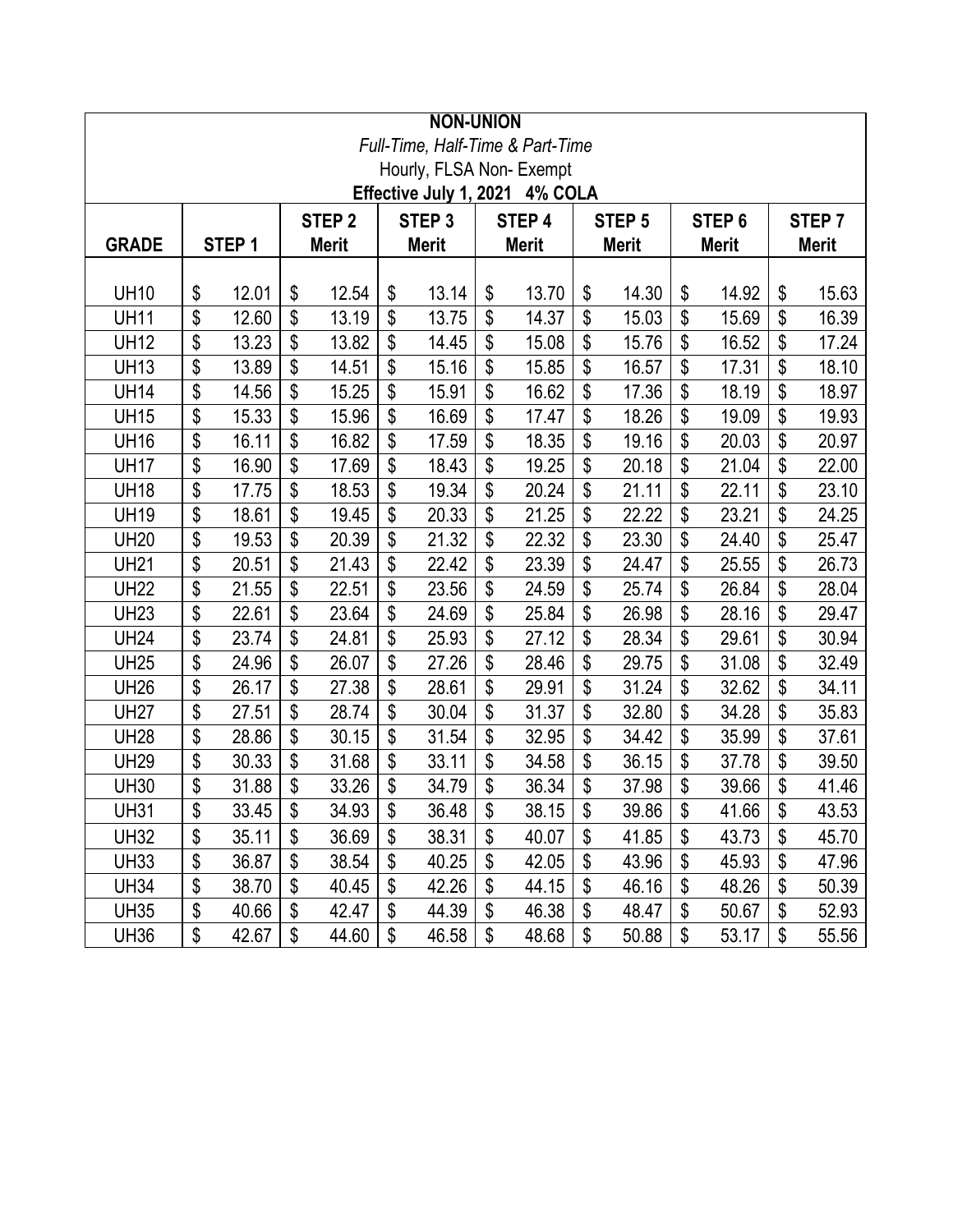## **Klamath County Human Resources NON-UNION CLASSIFICATION PLAN As of August 1, 2021**

| NON-UNION CLASSIFICATION                                 | <b>RANGE</b> |
|----------------------------------------------------------|--------------|
|                                                          |              |
| Museum Aide                                              | 10           |
| Library Assistant II                                     | 11           |
| Museum Aide/Interpretation                               |              |
| <b>Branch Assistant</b>                                  | 12           |
| <b>Museum Collections Assistant</b>                      |              |
| Library Assistant III                                    | 13           |
| Solid Waste Site Attendant - Part-Time/On-Call/Temporary |              |
| Juvenile Group Worker (P/T or On-Call)                   | 14           |
| Human Resources Assistant*                               | 15           |
| Assessment Specialist PT*                                | 17           |
| Engineer Aide I*                                         |              |
| <b>Medical Assistant</b>                                 |              |
| <b>Accounting Specialist</b>                             | 18           |
| <b>Chemical Applicator</b>                               |              |
| <b>Computer Support Technician/Video</b>                 |              |
| <b>Emergency Management Specialist</b>                   | 19           |
| Fairgrounds Foreman*                                     |              |
| Fairgrounds Maintenance Worker                           |              |
| Address Permit Coordinator*                              | 20           |
| <b>Administrative Assistant</b>                          |              |
| Civilian Evidence Technician                             |              |
| Fairgrounds Maintenance Worker w/CDL                     |              |
| Human Resources Coordinator                              |              |
| Investigator - D.A.*                                     |              |
| <b>KCR Admin Support Specialist</b>                      |              |
| <b>Assistant Foreman - Solid Waste</b>                   | 21           |
| <b>Community Corrections Counselor</b>                   |              |
| Engineer Aide III                                        |              |
| Office Manager                                           |              |
| <b>Assistant Deputy Medical Examiner</b>                 | 22           |
| Computer Support Technician (P/T)*                       |              |
| <b>Grants Administrator</b>                              |              |
| <b>Library Department Supervisor</b>                     |              |
| Payroll Clerk II                                         |              |
| Road Construction Inspector I*                           |              |
| Victim's Assistance Coordinator                          |              |
| Management Assistant                                     | 23           |
| Parks/Solid Waste Foreman                                |              |
| Payroll Clerk I                                          |              |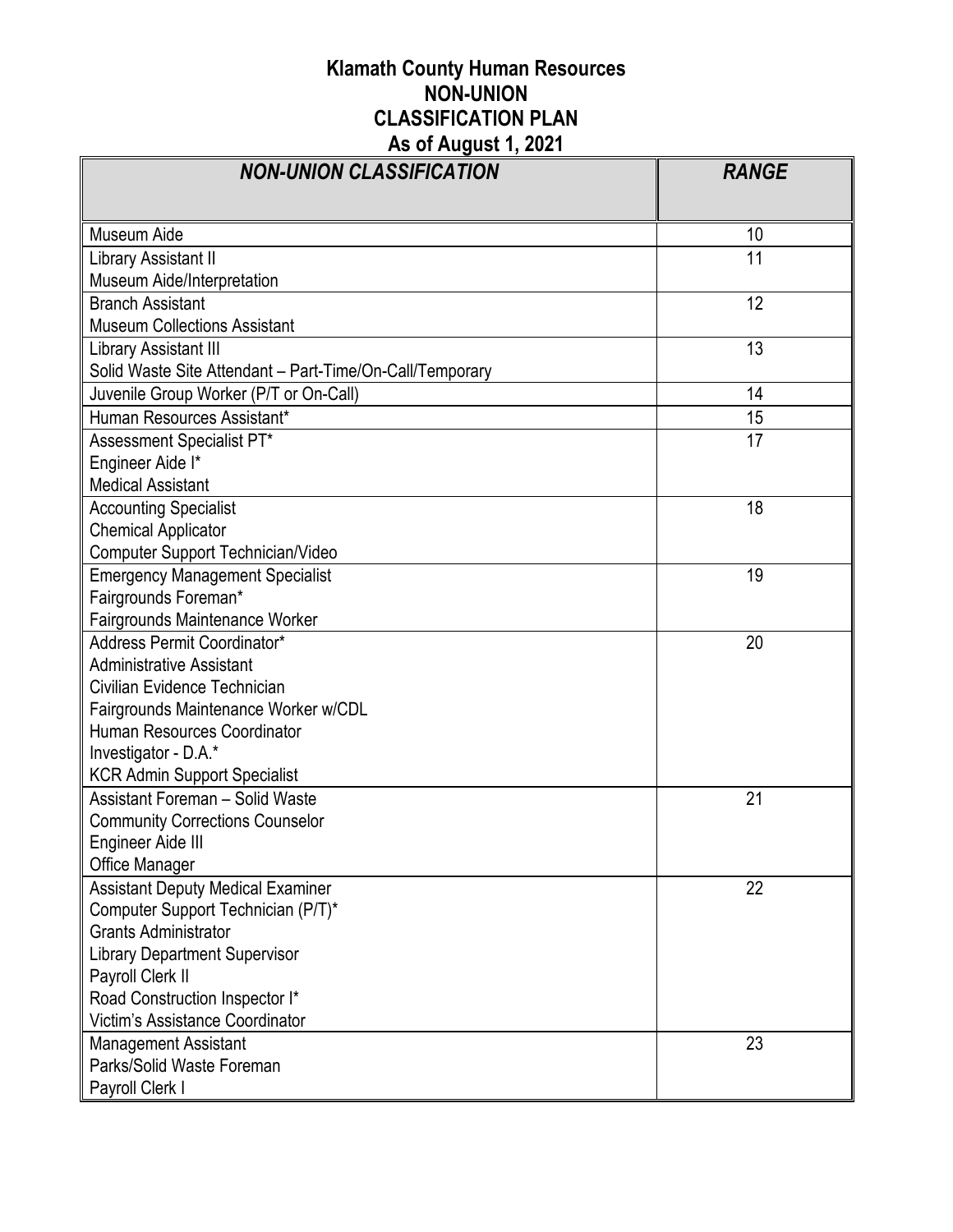| <b>NON-UNION CLASSIFICATION</b>           | <b>RANGE</b> |
|-------------------------------------------|--------------|
|                                           |              |
| <b>Financial Analyst</b>                  | 24           |
| Juvenile Detention Manager                |              |
| Registered Nurse - P/T                    |              |
| Contracting & Risk Manager                | 25           |
| <b>Deputy Medical Examiner</b>            |              |
| Parks/Solid Waste Ops Manager             |              |
| <b>Pre-Trial Officer</b>                  |              |
| Road Construction Inspector II            |              |
| Roadside Vegetation Manager               |              |
| <b>Special Agent</b>                      |              |
| <b>Supervising Librarian</b>              |              |
| Administrative Manager - BOCC             | 26           |
| Case Management Supervisor - DD           |              |
| Chief Administrative Manager - SO         |              |
| <b>Chief Deputy Clerk</b>                 |              |
| Chief Office Deputy*                      |              |
| Finance Budget Manager & Grant Specialist |              |
| Paralegal - County Counsel                |              |
| Planner III*                              |              |
| Sr. Human Resources Specialist            |              |
| <b>Chief Appraiser</b>                    | 27           |
| Chief Office Deputy - DD                  |              |
| Community Corrections Fiscal Manager*     |              |
| Engineer I                                |              |
| Environmental Resource Manager*           |              |
| On-Site Manager                           |              |
| Program Manager - WIC                     |              |
| Senior Chief Office Deputy - Tax          |              |
| Human Resources Manager*                  | 28           |
| Program Administrator                     |              |
| Commercial Electrical Inspector - P/T     | 29           |
| Deputy Director - DD                      |              |
| Program Manager - JUV                     |              |
| <b>Assistant Juvenile Director</b>        | 30           |
| Chief Administrative Manager - DA         |              |
| <b>Emergency Manager</b>                  |              |
| <b>Public Works Manager</b>               |              |
| Solid Waste & Parks Manager               |              |
| <b>Assistant Public Works Director*</b>   | 31           |
| <b>Building Official</b>                  |              |
| CDD Manager                               |              |
| Foreman - Road Department                 |              |
| Midlevel Systems Administrator            |              |
| <b>Planning Director</b>                  |              |
| Registered Nurse - SO                     |              |